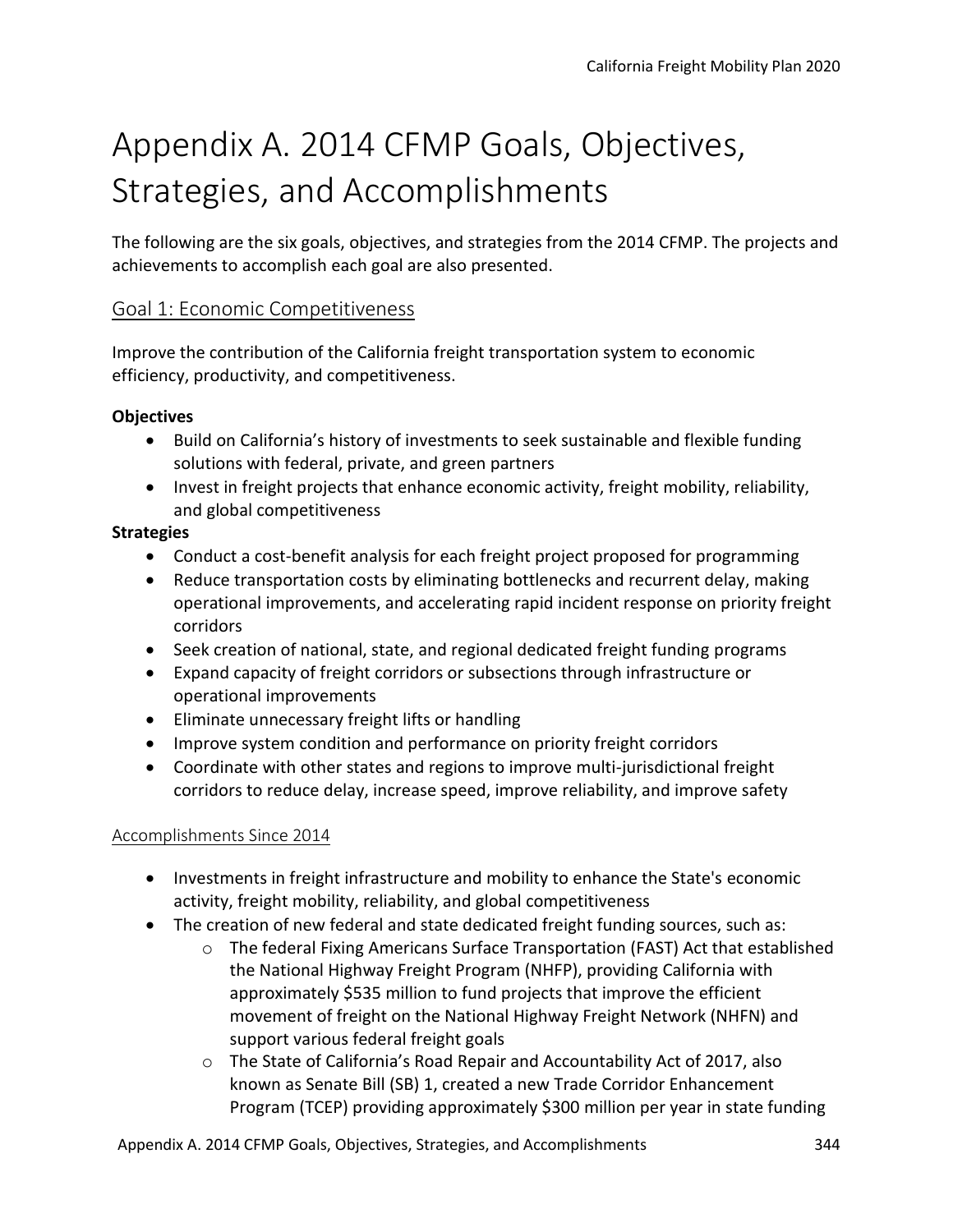for projects which more efficiently enhance the movement of goods along corridors

## Goal 2: Safety & Resiliency

Improve the safety, security, and resilience of the freight transportation system.

## **Objectives**

- Reduce rates of incidents, collisions, fatalities, and serious injuries associated with freight movements
- Utilize technology to increase the resilience and security of the freight transportation system

#### **Strategies**

- Reduce points of conflict on the freight system by constructing railroad grade crossings where there is a history of crashes and at crossings that have a high volume of vehicle and train traffic
- Create truck-only lanes and facilities, and encourage off-peak usage
- Fully implement positive train control (PTC)
- Expand number and scope of cargo security screenings
- Expand the system of truck parking facilities
- Ensure consistent and effective safety and security requirements at all California ports
- Identify alternate freight routes to maintain freight movement at times of disruption by disaster or other causes
- Inventory and assess risks for freight facilities vulnerable to sea level rise and other natural disasters and prioritize for abandoning, armoring, adapting, moving, or replacing

## Accomplishments Since 2014

- The State of California's 2020-2024 Strategic Highway Safety Plan (SHSP), a data-driven plan reducing traffic-related fatalities and severe injuries on all public roads through:
	- $\circ$  Strategies and actions identified as having the greatest impact on road safety for all modes of travel and guidance for the investment of the Federal Highway Administration (FHWA) and the National Highway Traffic Safety Administration (NHTSA) safety funding across multiple state departments
	- o Actions identified and delivered through public and private industries representing the 4 Es of safety (Education, Enforcement, Emergency Services, and Engineering)
- Implementation of PTC on all California Class I Railways

## Programmed and Constructed Projects

• Lake County SR 29 Expressway Project (SHOPP) – Caltrans District 1 Facilitate the efficient flow of goods and service through Lake County, provide a facility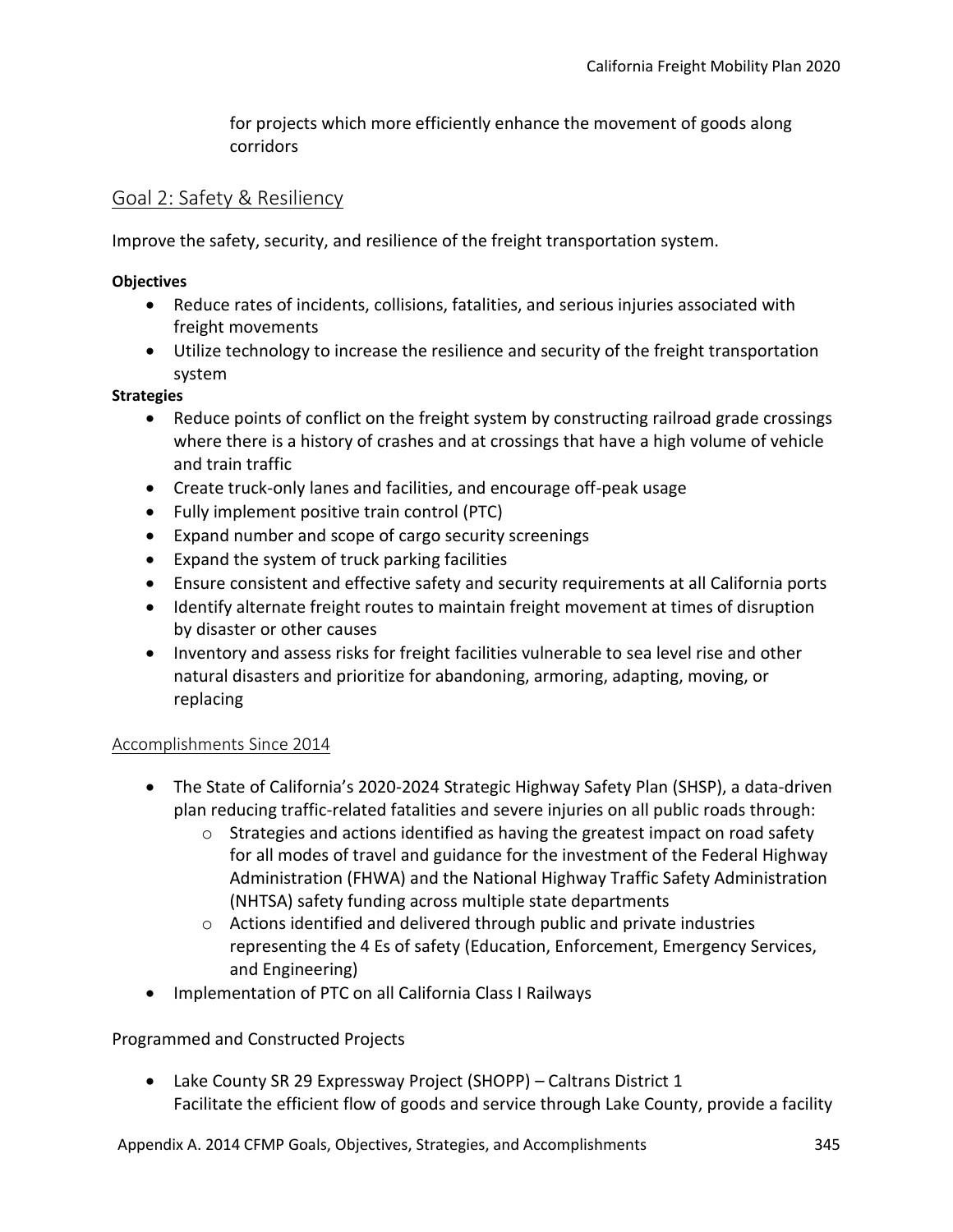with the potential for diverting through traffic (including through truck traffic) from north shore SR 20, and improve the safety and operation of SR 29

- Yuba County SR 20 at Timbuctoo Improvements Caltrans District 3 Improve safety by reducing the number of run-off-road collisions on a section of SR 20 in Yuba County; provide a truck climbing lane
- Etiwanda Avenue Grade Separation Rancho Cucamonga Widen and construct Etiwanda Avenue as a grade-separated roadway over the SCRRA/BNSF San Gabriel subdivision, currently an at-grade crossing; a grade separation reduces vehicles and truck delays and queuing along Etiwanda Avenue and improves mobility, safety, and level of service at the crossing
- Fyffe Grade Separation Port of Stockton Improve safety by removing the at-grade crossing and eliminating the potential for vehicle/rail conflicts. Provides a critical, reliable emergency evacuation route for the employees, tenants, visitors, and emergency response vehicles at the Port of Stockton West Complex
- Rice Avenue and 5 Street Grade Separation Caltrans District 7 Eliminate conflicts between vehicles and trains at the rail-highway crossing
- 7th Street Grade Separation (East) Alameda County Transportation Commission Realign and reconstruct the existing railroad underpass and multi-use path along 7th Street between west of I-880 and Maritime Street to increase vertical and horizontal clearances for trucks to current standards and improves the shared pedestrian/bicycle pathway
- SR 60 Truck Safety and Efficiency (Phase 1A) Riverside County Transportation Commission Construct new eastbound climbing and westbound descending truck lanes from Gilman Springs Rd to approximately 1.47 miles west of Jack Rabbit Trail and upgrade
- existing inside and outside shoulders to standard width
- Quiet Zone Safety Engineering Measures

# Goal 3: Freight System Infrastructure Preservation

Improve the state of good repair of the freight transportation system.

## **Objectives**

• Apply sustainable preventive maintenance and rehabilitation strategies **Strategies** 

- Ensure adequate and sustainable funding for preservation of the freight system
- Expand scope of freight system rehabilitation projects to include facility modernization, where possible and merited, to increase range of available funding sources
- Make preservation projects multi-purpose
- Identify maintenance and preservation needs on priority freight corridors

## Programmed and Constructed Projects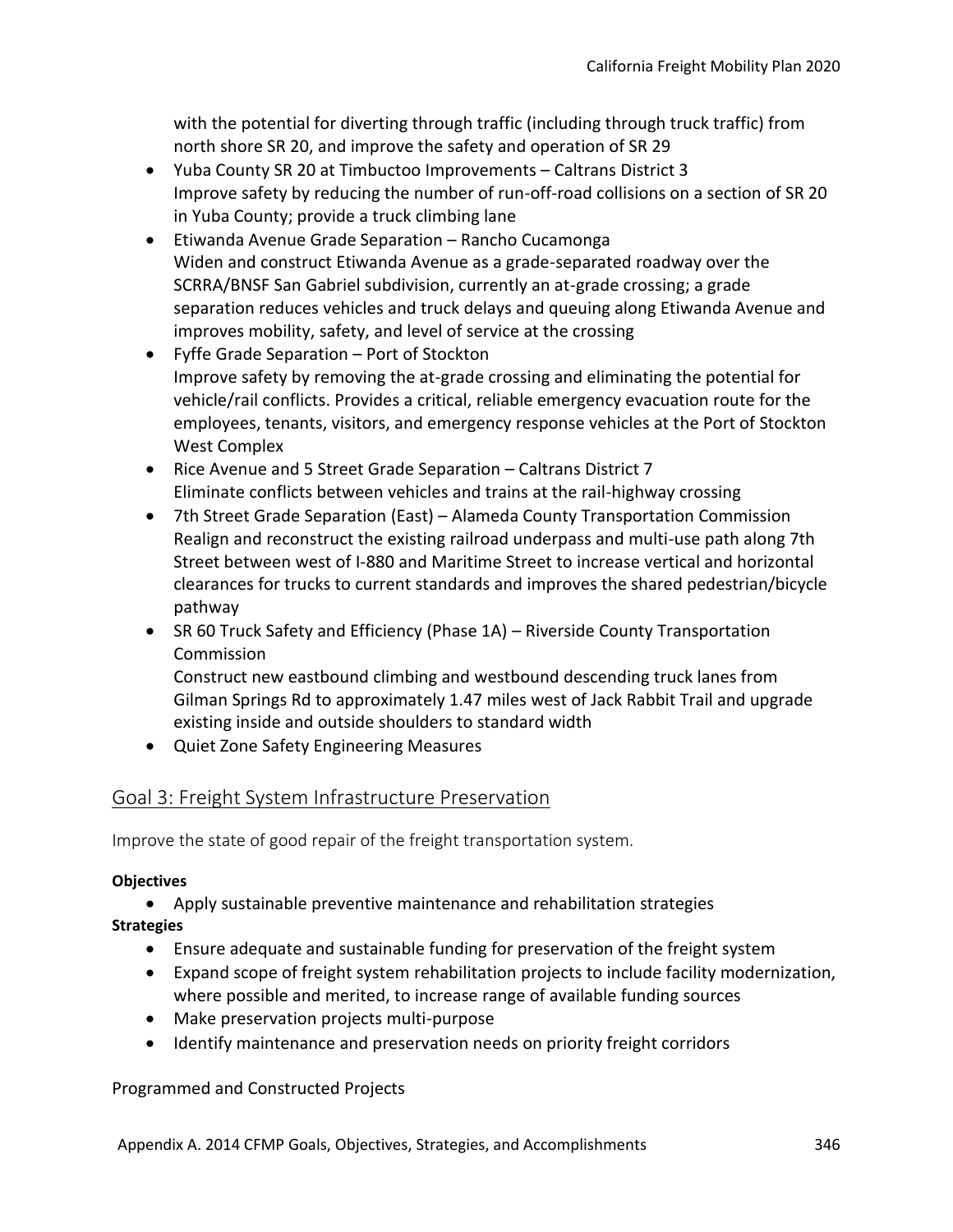- District 1 Del Norte Highway 101 Hunter/Panther Creek Bridge Replacement Upgrade Hunter Creek and Panther Creek Bridges to meet current seismic and design standards; the existing structures are over 50 years old and do not meet Caltrans requirements for seismic safety
- District 1 Humboldt Highway 101 Redcrest Capital Pavement Maintenance (CPAM) Preserve and extend the service life of the existing distressed pavement on US 101, a critical north/ south interregional freight corridor
- District 3 Placer I-80 Bridge Rehabilitation Rehabilitate or replace deficient structural components at four over-crossings located at various locations along I-80 in Placer County. Interstate I-80 is a critical interregional eastwest freight corridor which serves freight traffic moving from the Ports of Oakland and West Sacramento across the state, into Nevada, and beyond. Within the project limits, I-80 is a four-lane freeway with intermittent truck climbing lanes
- District 3 Sacramento SR 99 Rubberized Hot Mix Asphalt (RHMA) Overlay Preserve and extend this section of the pavement life on SR 99, a critical north/south interregional freight corridor travel by high volumes of heavy trucks
- District 4 Solano Interstate 80 -Bridge Rehabilitation Increase the vertical clearance of the six over-crossings over I-80 to standard 16'-6" to allow over-height and commercial permit vehicles to travel continuously along I-80 under these over-crossings
- District 6 Fresno SR 99 Roadway Rehabilitation (R2) Extend the service life of the pavement structure for a minimum of 40 years on a critical north/ south interregional freight corridor travel with high volumes of heavy trucks
- District 6 Kings SR 99 Kingsburg Rehabilitation Overlay Preserve and extend the pavement life on SR 99, a critical north/south interregional freight corridor travel by high volumes of heavy trucks
- District 6 Kern SR 99 Roadway Rehabilitation (R2) Resolve structure pavement failure on SR 99, a critical north/south interregional freight corridor, caused by high volumes of heavy trucks and restore the structural integrity by rehabilitating the roadbed
- District 7 Los Angeles I-5 Pavement Rehabilitation Preserve and extend the pavement life on I-5, a critical north/south interregional freight corridor traveled by high volumes of heavy trucks

## Goal 4: Environmental Stewardship

Avoid and reduce adverse environmental and community impacts of the freight transportation system.

## **Objectives**

- Integrate environmental, health, and social equity considerations into all stages of freight planning and implementation, including considering impacts and mitigation relative to the context of the project location
- Conserve and enhance natural and cultural resources

Appendix A. 2014 CFMP Goals, Objectives, Strategies, and Accomplishments 347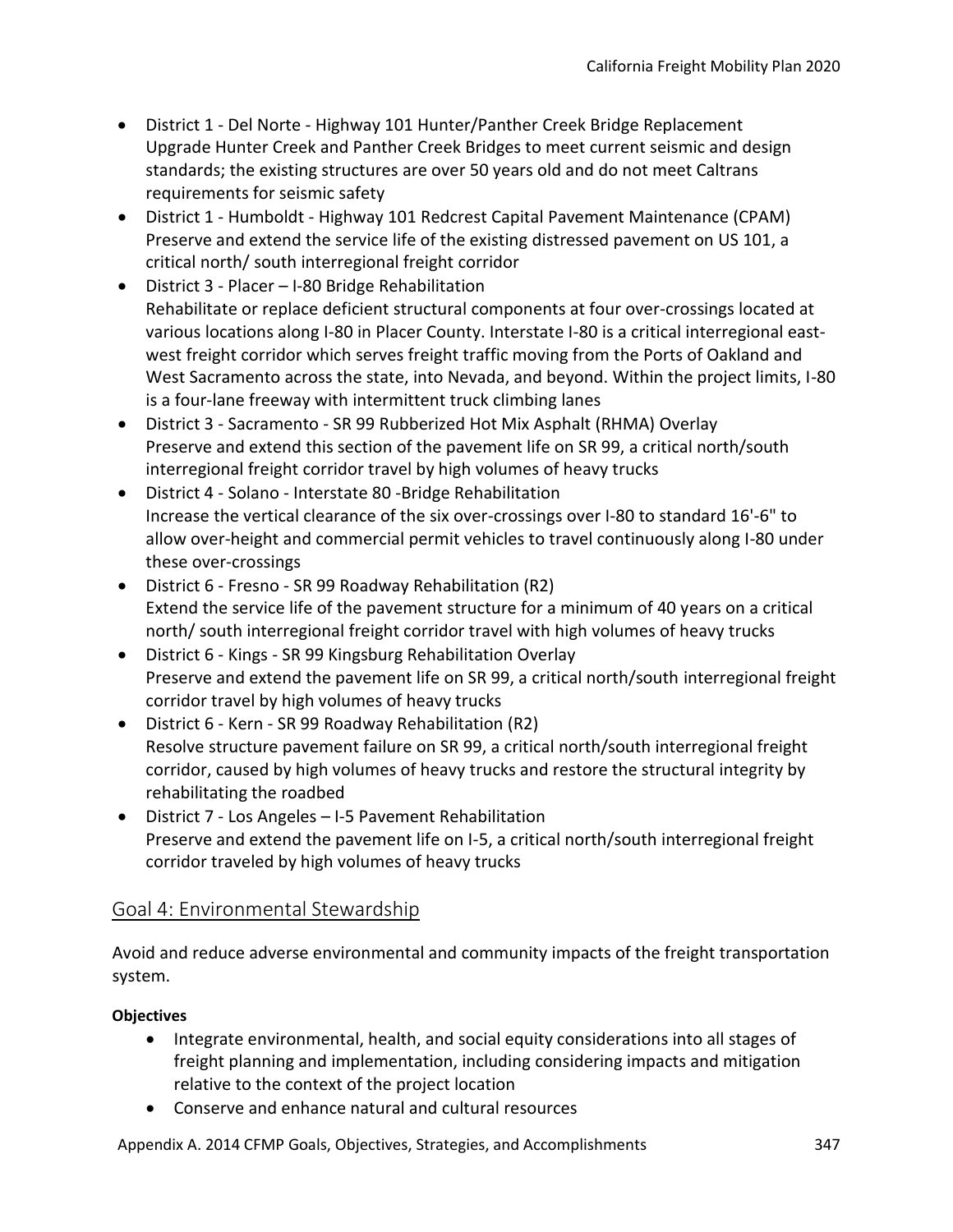- Avoid and reduce air and water pollution, greenhouse gas (GHG) emissions, and other negative impacts associated with freight transportation by transitioning to a lowercarbon and more efficient freight transportation system
- Implement freight projects that demonstrate, enable, implement or incentivize use of advanced, clean technologies (including zero- and near-zero-emissions technologies) and efficiency measures needed to attain ambient air quality standards and achieve needed air toxics and GHG emission reductions

#### **Strategies**

- Establish corridor specific-impact reduction goals and projects
- Incentivize and prioritize freight projects that maximize GHG, criteria pollutant, and air toxin emission reductions
- Incentivize impact reduction
- Implement projects in freight corridors that are specifically targeted to avoid, reduce, or mitigate freight impacts on the environment and community
- Support and fund research focused on impact reductions and mitigation
- Ensure coordination and alignment of the Plan with State GHG reduction goals and requirements and State and federal air quality standards
- Develop an efficiency metric that captures the intensity of pollutants per unit of freight moved

## Accomplishments Since 2014

- Adoption of the California Sustainable Freight Action Plan (CSFAP), freight targets, and pilot projects in 2016.
- Significant investments in all three CSFAP Pilot Projects:
	- $\circ$  Dairy Biomethane for Freight Vehicles: approximately \$3 million from the California Energy Commission (CEC) for a community-scale advanced biofuels production project, and a minimum of five more projects to soon launch
	- o Advanced Technology Corridors at Border Ports of Entry: Phases I and II, which includes 15 air quality monitors, funded through the TCEP and other Caltrans funds
	- o Advanced Technology for Truck Corridors in Southern California: significant investments by the South Coast Air Quality Management District in zeroemission freight vehicles and equipment, and the I-10 Truck Parking Availability System fully funded through California, Arizona, New Mexico, and Texas
- Adoption of the Zero-Emission Vehicle (ZEV) Action Plan
- Deployment of an estimate of over 10,000 freight ZEV and equipment, with a goal of 100,000 deployed by 2030
- 60-98% reduction of criteria pollutants and 13% reduction of carbon dioxide emitted at the San Pedro Ports from 2005 to 2017, 98% reduction in truck emissions, and 76% reduction in vessel emissions at the Port of Oakland from 2009 to 2018
- Establishment of the Community Air Protection Program (pursuant to Assembly Bill (AB) 617) to reduce exposure in communities most impacted by air pollution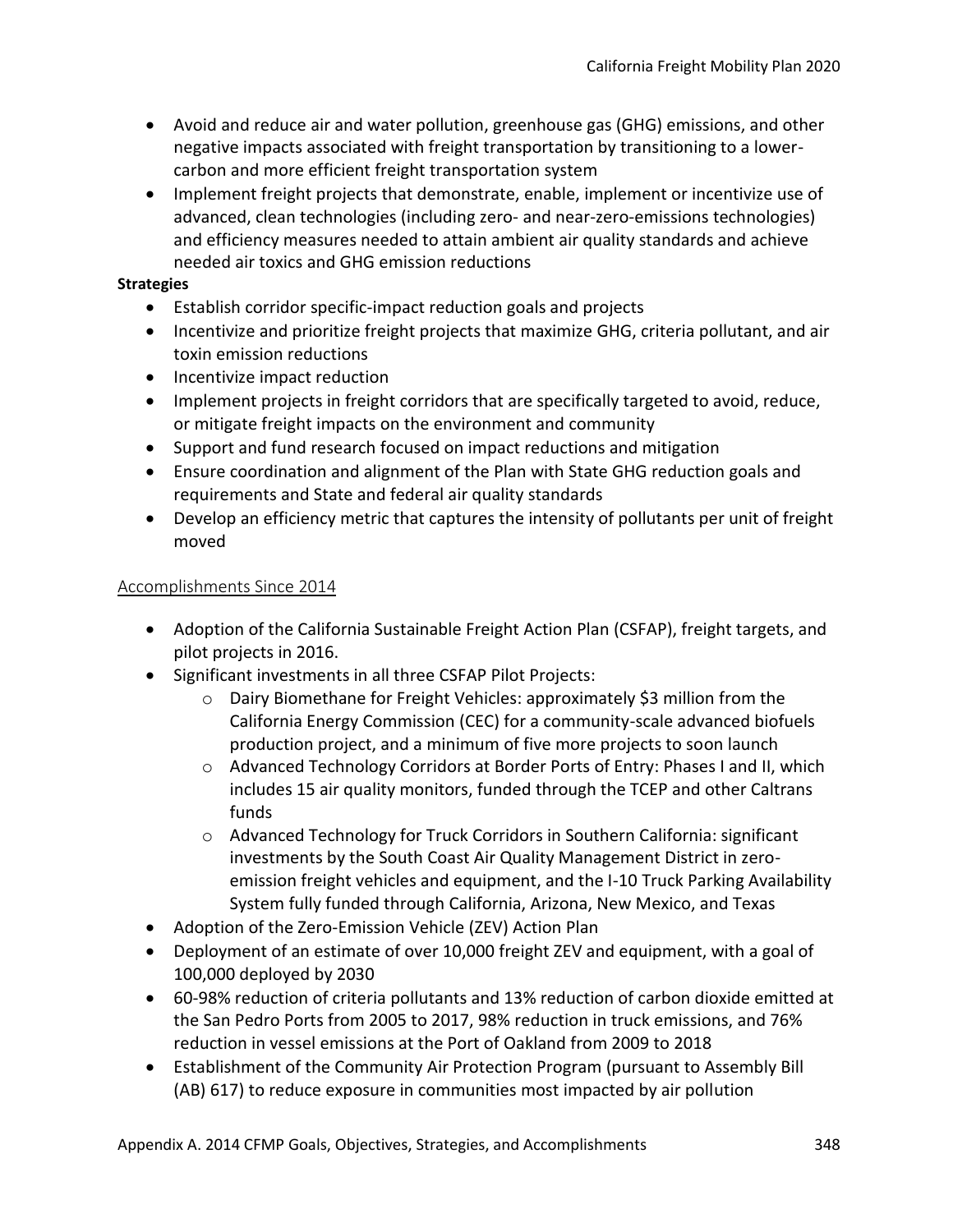• Commitment to the Clean Transportation Program, the Cap and Trade system, and the Low Carbon Transportation Investments and the Air Quality Improvement Program, which includes freight-specific funding

# Goal 5: Congestion Relief

Reduce costs to users by minimizing congestion on the freight transportation system.

## **Objectives**

- Develop, manage, and operate an efficient, integrated freight system
- Identify causes and solutions to freight bottlenecks
- Invest strategically to optimize system performance

#### **Strategies**

- Create a multimodal freight bottleneck list for priority corridors and prioritize for correction
- Identify the most congested freight corridors and facilities and prioritize these for improvement
- Implement vehicle detection on priority corridors to identify problem areas across modes, particularly targeted to truck data
- Construct railroad grade separations at high volume roadway crossings
- Add mainline track and sidings to accommodate demand for freight and passenger rail services
- Implement system management and expand the freight travel information availability with the focus on freight corridors
- Expand freight travel information availability to the entire truck fleet

## Accomplishments Since 2014

- Caltrans' collaboration with Metropolitan Planning Organizations and Regional Transportation Planning Agencies in the development of a performance target for truck travel time reliability on the interstate system
- Caltrans' continued analysis and reporting of the state's progress in reaching the FHWA's travel truck time reliability targets
- Caltrans' identification of major freight bottleneck locations, inclusion of those locations in the 2018 California Freight Mobility Plan Addendum, and the monitoring of the State's progress in reducing the congestion at those locations
- District 7: I-605 / SR 91 Interchange Improvement Gateways Cities Freight Crossroads This project reduces congestion, improves freeway operations on the mainline and ramps, and enhances safety on local and system interchange operations
- District 8: US 395 Widening from SR 18 to Chamberlain Way The widening improvements will reduce congestion and enhance the operational efficiencies on this critical north/south interregional freight corridor that carries a large volume of traffic with a high percentage of heavy trucks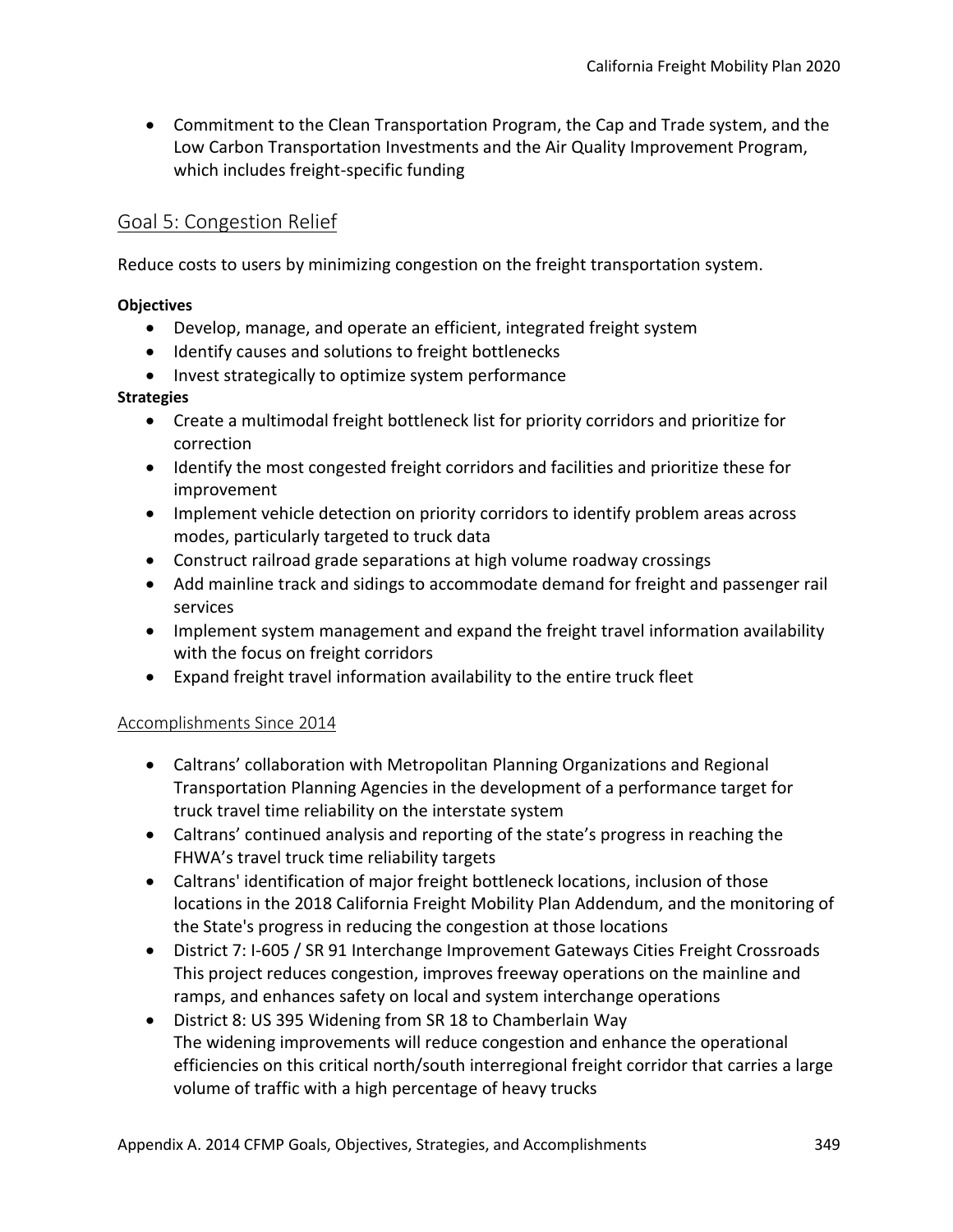• District 12: ORA-SR 57/ SR 91/ I-5 Install and Modify Intelligent Transportation System (ITS) Elements

This project upgrades existing elements, facilitates heavy truck traffic flow, and deploys new elements to enhance the fail-safe system through redundancy in managing incidents and congestion during normal operations and special events

# Goal 6: Innovative Technologies and Practices

Use innovative technology and practices to operate, maintain, and optimize the efficiency of the freight transportation system while reducing environmental and community impacts.

## **Objectives**

- Support research, demonstration, development, and deployment of innovative technologies
- Promote the use of zero- and near-zero-emissions technologies within the freight industry to support the State Implementation Plan (SIP), attainment of California greenhouse gas reduction targets, and reduction of local air toxics
- Support and incorporate the use of low-carbon renewable fuels
- Promote innovative technologies and practices that utilize real-time information to move freight on all modes more efficiently

## **Strategies**

- Prioritize Freight Plan projects implementing state-of-the-art and demonstration technologies
- Support deployment of new, non-fossil fuel distribution, recharging facilities, and shore-side power on the freight system, focusing on particular regions and corridors
- Support implementation of cleaner, quieter engine technologies
- Research opportunities for automation of certain freight movements

## Accomplishments Since 2014

- Port Optimizer software at the Ports of Los Angeles and Long Beach is being implemented and is anticipated to significantly reduce port congestion
- \$82.5M awarded through TCEP to border projects, which includes funding for Phases I and II of the Advanced Technology Corridors at Border Ports of Entry, a CSFAP Pilot Project on the Caltrans District 11 Border
- Continuation of the CEC's Clean Transportation Program, formerly known as the Alternative and Renewable Fuel and Vehicle Technology Program, to fund over \$100 million per year to promote accelerated development and deployment of advanced transportation and fuel technologies
- Investments in zero-emission truck technologies leading to advancements in engine torque to reduce speed differentials and system mechanics that help reduce wear and tear on roadways
- Implementation of PTC to make freight rail transportation safer on the major freight rail corridors by automatically stopping a train before certain types of collisions occur

Appendix A. 2014 CFMP Goals, Objectives, Strategies, and Accomplishments 350